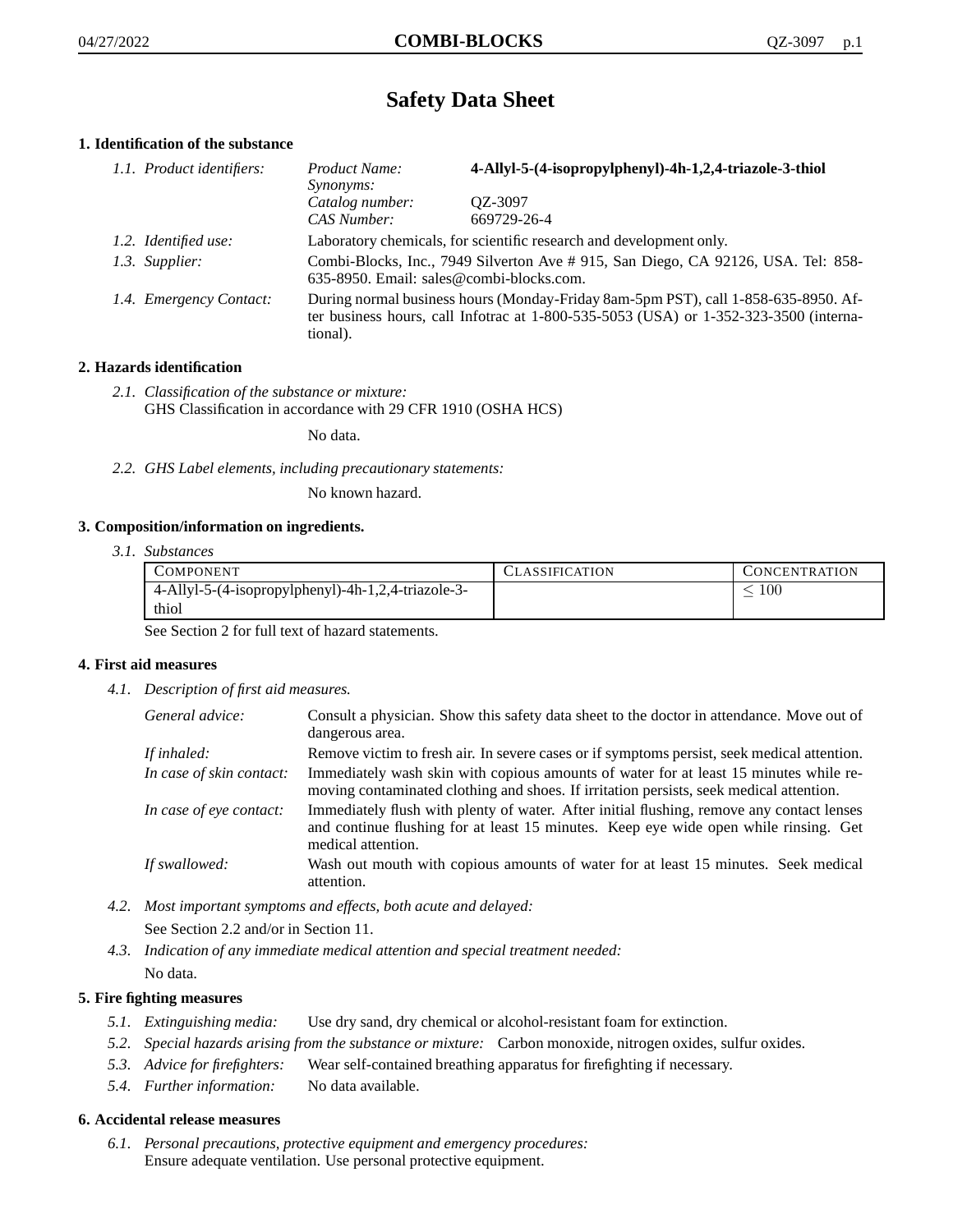- *6.2. Environmental precautions:*
	- Should not be released into the environment. See Section 12 for additional ecological information.
- *6.3. Methods and materials for containment and cleaning up:* Sweep up or vacuum up spillage and collect in suitable container for disposal.
- *6.4. Reference to other sections:* Refer to protective measures listed in Sections 8 and 13.

# **7. Handling and storage**

- *7.1. Precautions for safe handling:* Avoid contact with skin and eyes. Avoid inhalation of vapour or mist. Keep away from sources of ignition - No smoking. Take measures to prevent the build up of electrostatic charge. For precautions see section 2.2.
- *7.2. Conditions for safe storage, including any incompatibilities:* Store refrigerated. Keep container tightly closed in a dry and well-ventilated place. Containers which are opened must be carefully resealed and kept upright to prevent leakage.
- *7.3. Specific end use(s):* Laboratory chemicals, for scientific research and development only.

# **8. Exposure Controls / Personal protection**

*8.1. Control parameters:*

*Components with workplace control parameters:* Contains no substances with occupational exposure limit values. *8.2. Exposure controls:*

*Appropriate engineering controls:* Ensure that eyewash stations and safety showers are close to the workstation location. Ensure adequate ventilation, especially in confined areas.

*Personal protective equipment:*

| Eye/face protection:    | Wear appropriate protective eyeglasses or chemical safety goggles as described by OSHA's<br>eye and face protection regulations in 29 CFR 1910.133 or European Standard EN166.                                                                                                                                         |
|-------------------------|------------------------------------------------------------------------------------------------------------------------------------------------------------------------------------------------------------------------------------------------------------------------------------------------------------------------|
| Skin protection:        | Handle with gloves. Gloves must be inspected prior to use. Use proper glove removal<br>technique (without touching glove's outer surface) to avoid skin contact with this product.<br>Dispose of contaminated gloves after use in accordance with applicable laws and good<br>laboratory practices. Wash and dry hands |
| <b>Body Protection:</b> | Complete suit protecting against chemicals, Flame retardant antistatic protective clothing.,<br>The type of protective equipment must be selected according to the concentration and<br>amount of the dangerous substance at the specific workplace.                                                                   |
| Respiratory protection: |                                                                                                                                                                                                                                                                                                                        |

Control of environmental exposure: Prevent further leakage or spillage if safe to do so. Do not let product enter drains.

## **9. Physical and chemical properties**

*9.1. Information on basic physical and chemical properties*

| (a)                          | Appearance:                                   | No data  |
|------------------------------|-----------------------------------------------|----------|
| (b)                          | Odour:                                        | No data  |
| (c)                          | Odour Threshold:                              | No data  |
| (d)                          | pH:                                           | No data  |
| (e)                          | Melting point/freezing point:                 | No date. |
| (f)                          | Initial boiling point and boiling range:      | No data  |
| (g)                          | Flash point:                                  | No data  |
| (h)                          | Evaporatoin rate:                             | No data  |
| (i)                          | Flammability (solid, gas):                    | No data  |
| (j)                          | Upper/lower flammability or explosive limits: | No data  |
| (k)                          | Vapour pressure:                              | No data  |
| $\left( \frac{1}{2} \right)$ | Vapour density:                               | No data  |
| (m)                          | Relative density:                             | No data  |
| (n)                          | Water solubility:                             | No data  |
| $\circ$                      | Partition coefficient: n-octanol/water:       | No data  |
| (p)                          | Auto-ignition:                                | No data  |
| (q)                          | Decomposition temperature:                    | No data  |
| (r)                          | Viscosity:                                    | No data  |
| (s)                          | Explosive properties:                         | No data  |
| (t)                          | Oxidizing properties:                         | No data  |